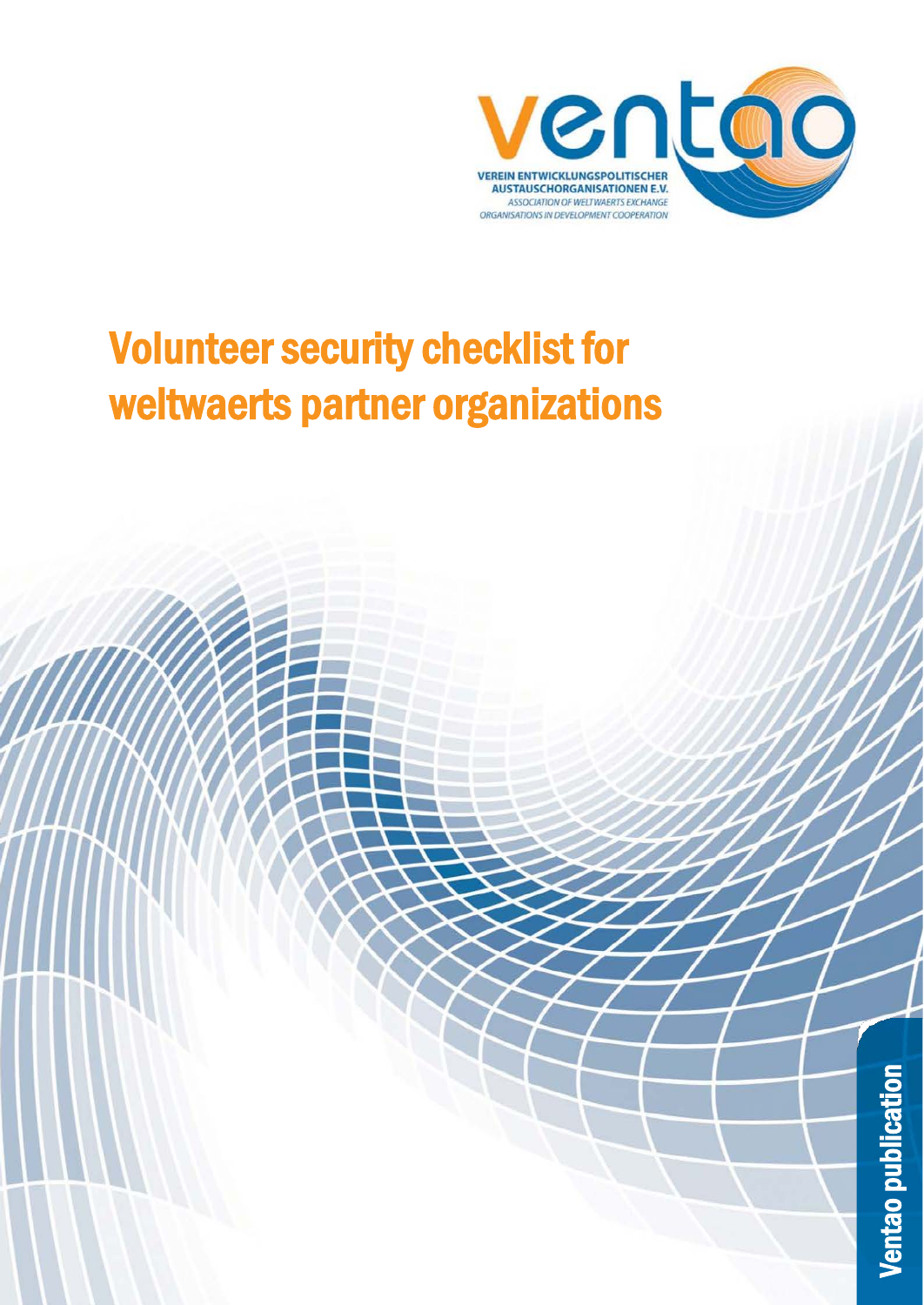### Imprint

#### **Verein entwicklungspolitischer Austauschorganisationen e. V.**

c/o Stiftung Nord-Süd-Brücken Greifswalder Str. 33 a 10405 Berlin Germany

#### **Contact**

Fon: +49 30 42 85 13 85 Fax: +49 30 42 85 13 86 Email: [info@ventao.org](mailto:info@ventao.org) Internet: [www.ventao.org](http://www.ventao.org/)

This material is licensed under "Creative Commons" (CCBY-NC-SA) license.

Design: Elke Molkenthin | mo.tif visual art | www.mo-tif.de Vektorgrafik: Freepik.com

Author: Anette Schwitzke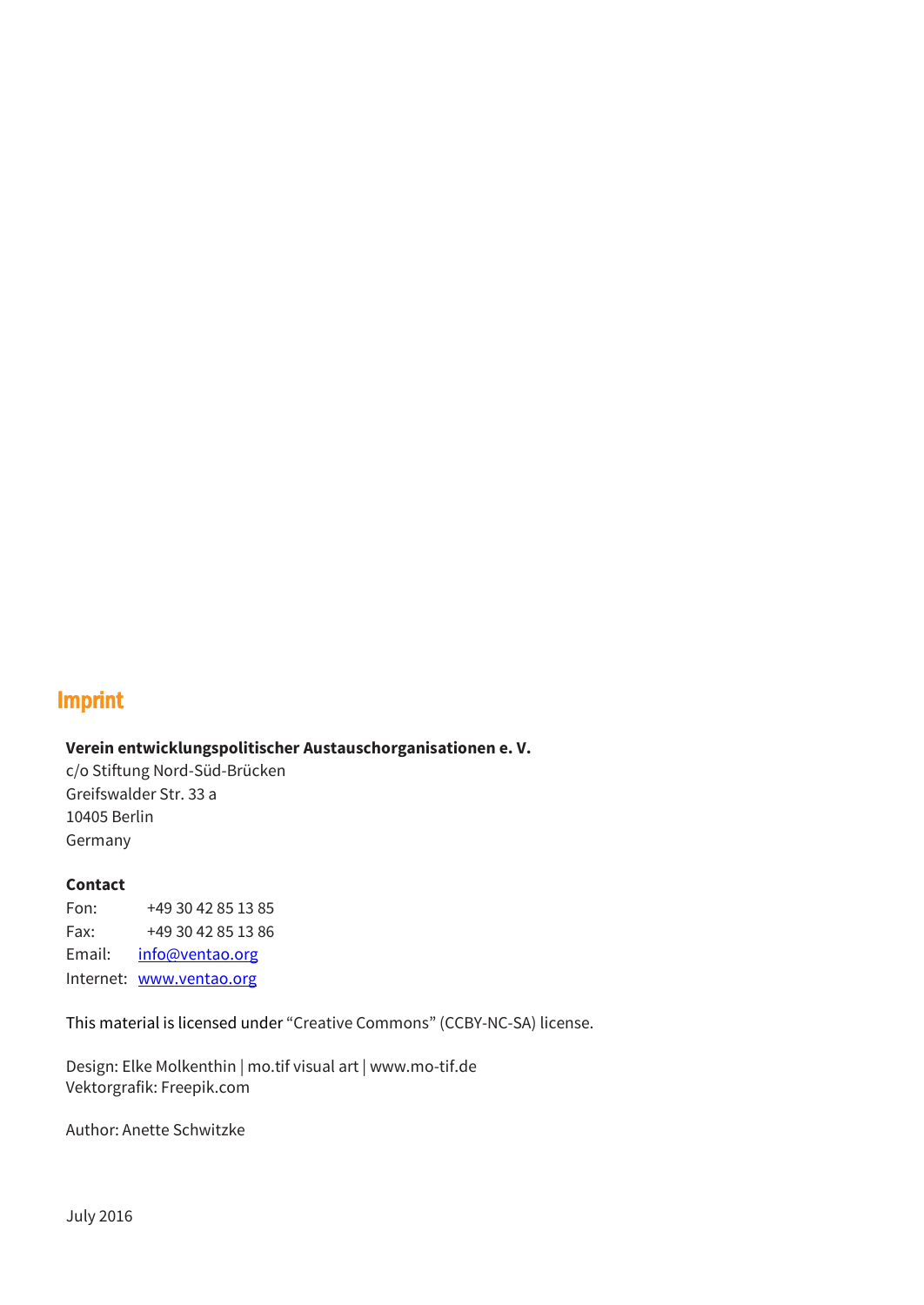

## Volunteer security checklist for weltwaerts partner organizations

The idea for this checklist was born during the weltwaerts partner conference in South Africa in 2016. It became clear during the conference, that there was a substantial interest by local partners and German sending organizations in a simple tool, which would offer local partners orientation and support with providing security for their international volunteers. I would like to thank all of you, who have supported this project with many thoughtful comments. We hope, that it will be useful for weltwaerts partner organizations all over the world.

# Within your organization:

 $\rightarrow$  Are you aware of the details of the agreement/partner contract with your German partner organization with regard to the security related responsibilities of your organization?

*According to th[e funding guideline](http://www.weltwaerts.de/en/detail.html?id=180) of the weltwaerts program "the sending organizations bear overall responsibility for the success of the volunteer service." The hosting/receiving organization obviously play an important part in supporting a safe and secure stay for their volunteers, are often the first to help in an emergency and do feel morally obliged to care for the wellbeing of their volunteers. However, unless they are acting in a grossly negligent way, they are not liable for any security incidents involving their volunteers.* 

*However, there may be cases where a contractual liability claim exists, depending on the individual contracts of the receiving organizations with their German partner organizations. As partner contracts may vary considerably these issues should be clarified directly between the partner organizations.* 

 $\rightarrow$  Are you familiar with the emergency plan of your German partner organization?

*All German weltwaerts organization need to have a written document in which procedures and responsibilities in case of an emergency are spelled out. This plan should be shared with all partners and mentors.* 

Do you know how your volunteers are insured?

*The sending organizations insure their volunteers for the full term of their assignment abroad. The insurance package comprises, as a minimum, an international health insurance, an accident insurance including invalidity and death (insured amount of 200,000 Euros with a progression of 225%), a third-party liability and repatriation insurance. Partners do not need additional insurances for their volunteers.* 

→ Do you have the emergency number (assistance service) of your volunteers?

*All volunteers are provided with an emergency number, which varies from one insurance provider to another, but which is always part of the insurance package and may be contacted 24/7 in case of any kind of emergency. Usually these emergency hotlines operate in several languages. Do not be shy to call!*

 $\rightarrow$  Do you have the phone numbers of all your volunteers? Do they have yours?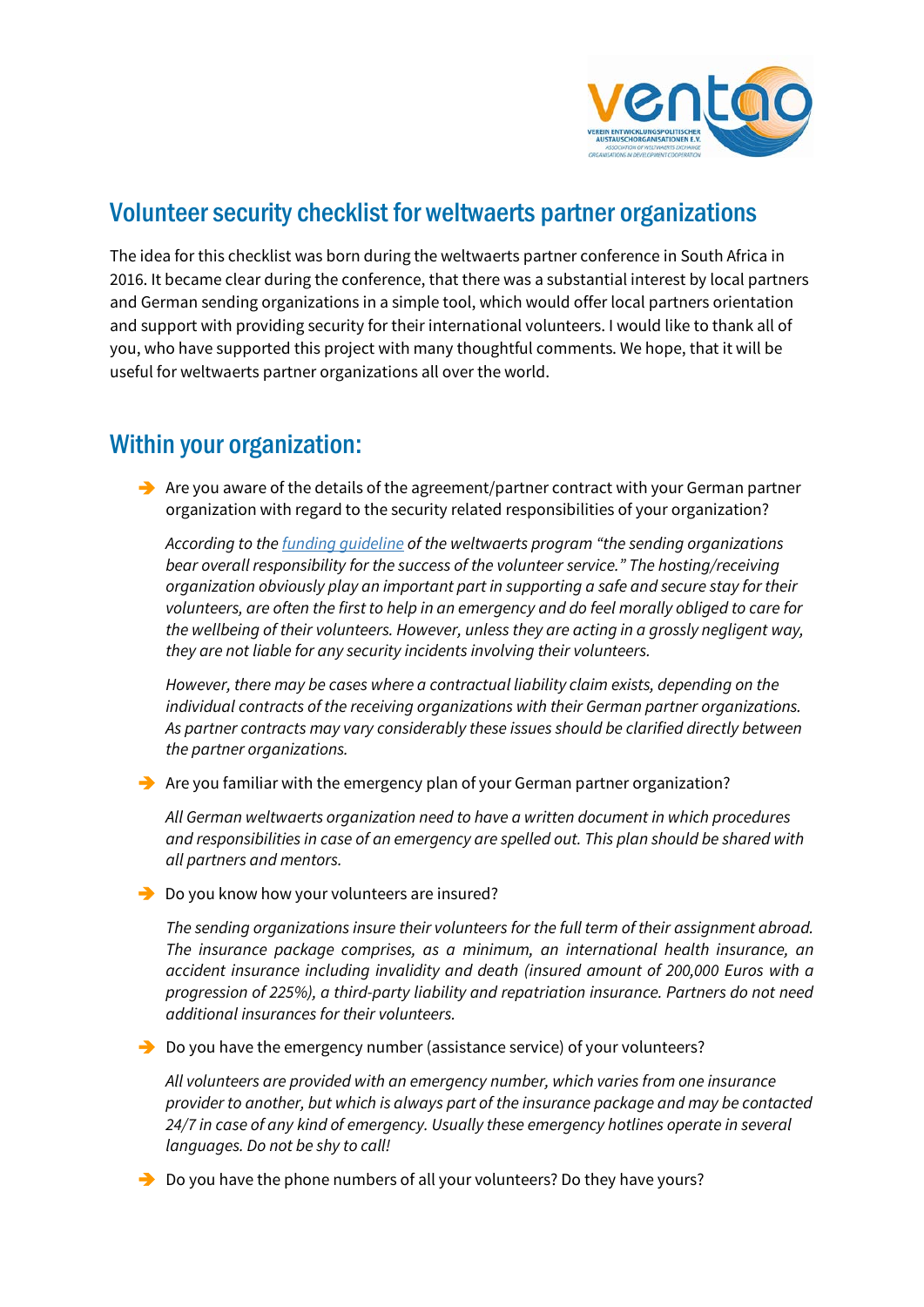

 $\rightarrow$  Do you have other important numbers, such as the numbers of your German partner organization, the number of the local volunteer mentor or of the German Embassy?

*In case of a serious accident/injury or potentially fatal illness, the German Embassy has to be informed. The same is true, if a volunteer commits a felony and/or is arrested by local police forces.*

- $\rightarrow$  Are you aware of hospitals, doctors, ambulance services, etc. nearby and do you provide this information also to your weltwaerts volunteers?
- Is it possible to check in advance, what the nearest hospitals expect in terms of covering the costs of the treatment before they actually start treating a volunteer in an emergency? (Ideally, the hospital will contact the insurer and they settle any claim directly with the hospital. Some hospitals will need a credit card deposit/cash deposit upfront before taking in the patient.)
- $\rightarrow$  Are you aware and did you discuss details for the possibility of accessing emergency funds with your German partners, in case you need to cover the hospital fees in advance, before the confirmation of the insurance has arrived? If not, try to find a solution with your German partners.
- $\rightarrow$  Have you briefed all relevant staff members of your organization about safety and security aspects relating to your volunteers?
- $\rightarrow$  Have you briefed host families or landlords about safety and security basics?

# Towards your volunteers:

 $\rightarrow$  Have you informed your volunteers about typical health risks in your region, and how to prevent them?

Examples:

- o Malaria and other non-communicable diseases
- o HIV/AIDS and other communicable diseases
- o Schistosomiasis and other water-borne diseases
- o Toxic animals and/or wild animals
- o Safe and unsafe food
- o Safe and unsafe water
- o etc.
- $\rightarrow$  Have you advised your volunteers about other risks, they may face during their services and how to deal with them? Are there any policies in place in your organization with regard to those risks and do you discuss them regularly with your German partner organizations and inform your volunteers about them? Examples:
	- o Traffic and local transportation
	- o Driving motor vehicles incl. what to do in case of an accident
	- o Safe and unsafe areas